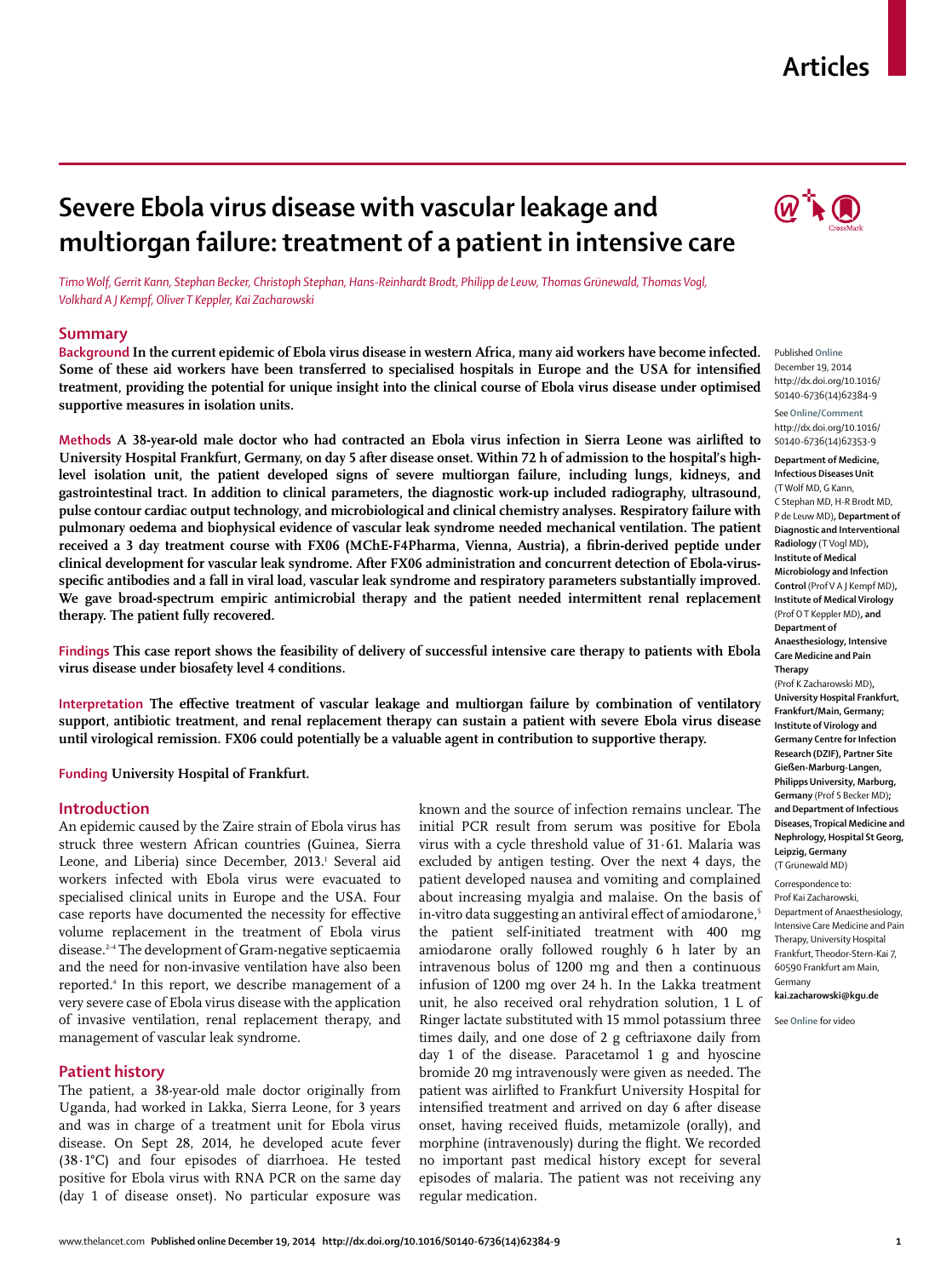#### **Treatment setting**

The patient was treated in a negative pressure room. Staff used positive pressure suits, boots, and a respirator hood as personal protective equipment whenever entering the isolation room. The respirator would only allow high-efficiency particulate absorption-filtered air into the hood and the suits. A triple layer of gloves including thick butyl nitrate gloves as the middle layer were applied. At least two members of staff were inside the isolation room permanently and did regular buddy checks of the personal protective equipment.

#### **Findings on admission**

On admission, the patient was extremely weak but fully orientated. His body temperature was 39·0°C. He complained of severe myalgia and abdominal pain. His blood pressure was normal (132/92 mm Hg) with tachycardia of 120 beats per minute. An electrocardiogram showed a sinus rhythm without abnormalities and a QTc interval of 431 ms. He needed 3 L/min of oxygen during transportation. An initial blood test obtained during the administration of oxygen showed a PaO<sub>2</sub> of  $10.75$  kPa with a PCO, of  $5.69$  kPa; pH, base excess, bicarbonate, and lactate were within normal ranges. The oxygen was not switched off temporarily to obtain blood gases with room air because of the difficulties in obtaining an arterial blood sample while wearing a triple layer of gloves. There were small, left-sided pleural and pericardial effusions. The ejection fraction seemed to be decreased to roughly 50% in echocardiography.

Abdominal ultrasound showed fluid-filled intestines with extended walls of the small intestine (up to 8 mm), accompanied by increased mesenteric perfusion. Neither the small nor the large intestine showed any peristaltic loops and the intraluminal column of fluid was static. Intra-abdominal pressure was raised to 22 cm H<sub>2</sub>O. The abdomen was clinically very tender and serum amylase (175 U/L, reference range 14–97) was elevated; lipase could not be determined in the isolation setting.

The patient's mucous membranes were dry, without any signs of peripheral oedema. There were no signs of bleeding, pharyngitis, or skin rash. His urine output was 150 mL on initial bladder catheterisation, and no urinary output during the evacuation flight was reported.

The table shows the patient's baseline laboratory parameters. Initially, his leucocyte cell count was  $3.6 \times 10^9$ per L (reference 3·8–11·0), presenting 0·31% lymphocytes and 65% of neutrophils. Platelets were slightly low with  $104 \times 10^9$  per L (reference 163-337). The inflammatory parameters showed an increase in interleukin 6 (152 pg/mL) and a moderately elevated C-reactive protein (21 mg/L, reference <7). We noted mild hyponatraemia of 130 mmol/L (reference 135–145). Plasma creatinine was normal and albumin concentration was low at 27 g/L (reference 35–52 g/dL [2**·**7 g/dL, reference range 3**·**5–5**·**2 g/dL]). We noted a high concentration of protein and erythrocytes in the urine (dipstick analysis only).

|                                           | Values on<br>admission | Reference range                         |
|-------------------------------------------|------------------------|-----------------------------------------|
| Full blood count                          |                        |                                         |
| White blood count $(x 10^9/L)$            | 3.6                    | $3.8 - 11.0$                            |
| Red blood count $(x 10^{12}/L)$           | 4.20                   | $4 - 8 - 5 - 9$                         |
| Haemoglobin (g/L)                         | 123                    | 140-180                                 |
| Hematocrit (fraction)                     | 0.356                  | $0.40 - 0.54$                           |
| Mean cell volume (fL)                     | $84 - 8$               | 78-94                                   |
| Platelet count (× 10 <sup>9</sup> /L)     | 104                    | 163-337                                 |
| Lymphocytes $(x 109/L)$                   | $1-1$                  | $1.5 - 3.0$                             |
| Neutrophils $(x 109/L)$                   | 2.3                    | $3.0 - 5.8$                             |
| Monocytes and other (×10 <sup>9</sup> /L) | 0.2                    |                                         |
| <b>Number fraction</b>                    |                        |                                         |
| Lymphocytes                               | 0.308                  | $0.22 - 0.45$                           |
| Neutrophils                               | 0.646                  | $0.54 - 0.62$                           |
| Monocytes and other                       | 0.046                  | $\ddot{\phantom{a}}$                    |
| Electrolytes                              |                        |                                         |
| Sodium (mmol/L)                           | 130                    | 135-145                                 |
| Potassium (mmol/L)                        | 4.8                    | $3.6 - 5.1$                             |
| Chloride (mmol/L)                         | 99                     | 96-110                                  |
| Magnesium (mmol/L)                        | 0.33                   | $0.73 - 1.06$                           |
| Calcium (mmol/L)                          | 1.83                   | $2.00 - 2.58$                           |
| <b>Basic metabolics</b>                   |                        |                                         |
| Creatinine (µmol/L)                       | 106                    | 62-106                                  |
| Blood urea nitrogen (mmol/L)              | 3                      | 2-8 mmol/L                              |
| C-reactive protein (mq/L)                 | 21                     | <7                                      |
| Total protein (g/L)                       | 58                     | 61-81                                   |
| Albumin (g/L)                             | 27 (2.7 g/dL)          | $35 - 52$<br>$(3.5 - 5.2 \text{ g/dL})$ |
| Glucose (mmol/L)                          | 5.9                    | $4 - 1 - 6 - 6$                         |
| Liver panel                               |                        |                                         |
| Alkaline phosphatase (U/L)                | 89                     | 10-175                                  |
| Alanine transaminase (U/L)                | 68                     | $10 - 47$                               |
| Amylase (U/L)                             | 175                    | 14-97                                   |
| Aspartate transaminase (U/L)              | 338                    | $11 - 38$                               |
| Total bilirubin (umol/L)                  | $9(0.5 \text{ mg/dL})$ | $3 - 25$<br>$(0.2 - 1.6$ mg/dL)         |
| γ-glutamyl transpeptidase<br>(U/L)        | 107                    | $6 - 28$                                |

*Table:* **Baseline laboratory results**

Liver enzymes were elevated (alanine transaminase 68 U/L, reference 10–47; aspartate transaminase 338 U/L, reference 11–38) with a normal bilirubin concentration (9 μmol/L, reference 3–25 [0·5 mg/dL, reference  $0.2-1.6$ ]). The Ebola virus plasma viral load was  $1.84 \times 10^8$  RNA copies per mL. We determined virus load according to a standard curve established by the National EBOV Reference Laboratory at Marburg, Department of Virology.

After arrival in Frankfurt we discontinued amiodarone because of potential cardiac side-effects and unclear antiviral potency in vivo, in view of the relatively high invitro half maximal inhibitory concentration  $(IC_{50})$  value of  $0.25 \mu g/mL^5$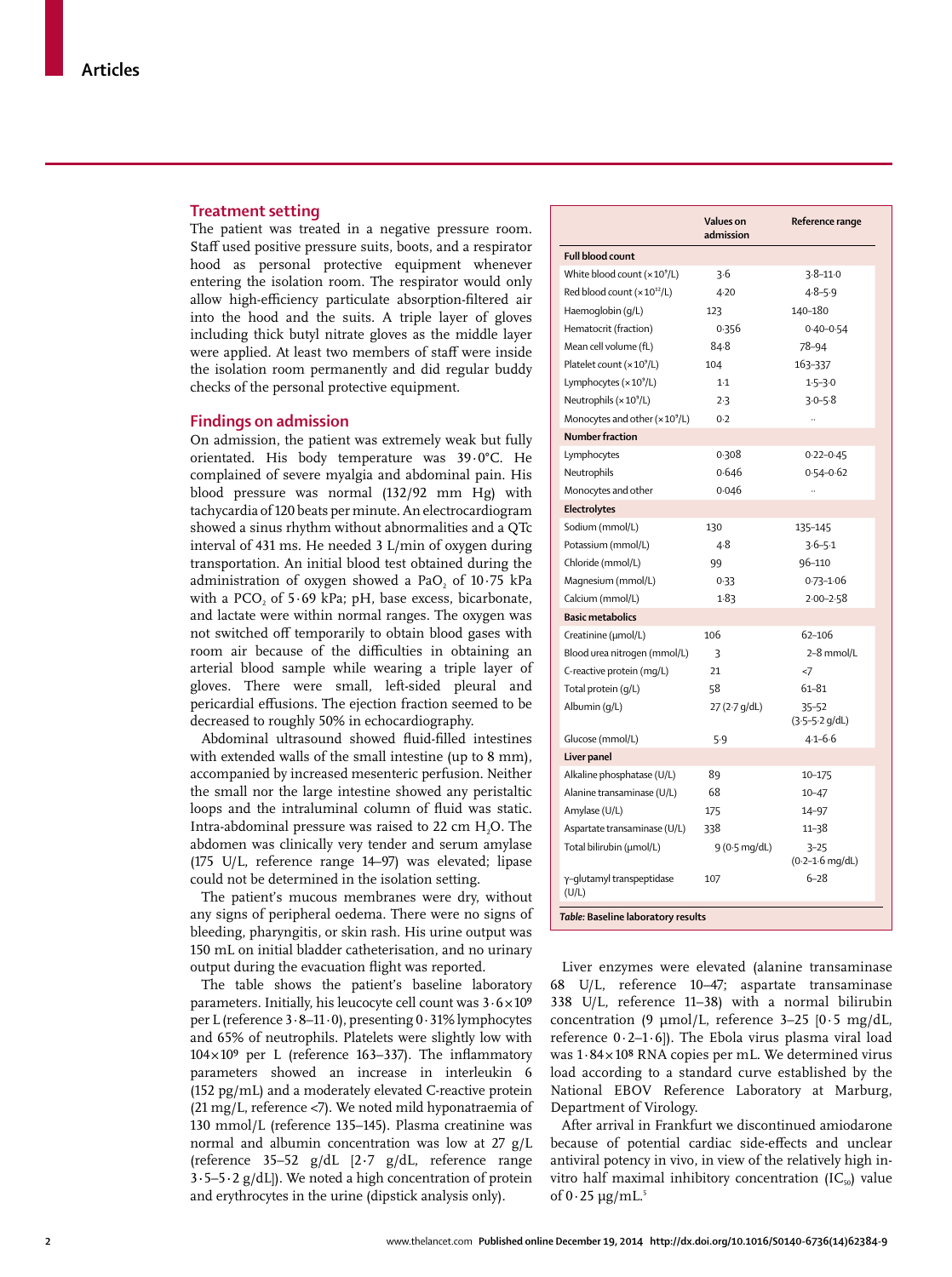# **Pulmonary failure caused by vascular leakage**

On admission (day 6), the patient needed 3 L/min oxygen via a face mask, resulting in an arterial PaO, of 10**·**75 kPa. On day 9, his respiratory condition deteriorated. Although we introduced non-invasive ventilation (positive end-expiratory pressure 10 mbar, change in assisted spontaneous breathing 1 mbar) and increased the amount of oxygen to  $3.5$  L/min, his PaO<sub>2</sub> decreased further to 8**·**53 kPa within several hours. Clinically, the patient had dyspnoea associated with orthopnoea and hyperventilation (>40 breaths per min). Auscultation was not possible in the personal protective equipment. The pleural effusions progressed bilaterally to 3 cm and 3**·**5 cm. There was no progress of the pericardial effusion and no further decrease of the ejection fraction. Chest radiographs on day 6 and day 8 showed increasing signs of a pulmonary oedema. Early in the morning of day 9, sufficient oxygen uptake was no longer possible, resulting in the need for oral intubation and mechanical ventilation. The first arterial blood gas on the ventilator with an FIO, of 50% showed a PaO<sub>2</sub> of 8.93 kPa and a normal PCO<sub>2</sub>.

# **Procedures**

# **Chest radiography**

All chest radiographs were taken in the anterior–posterior plane and scored by consensus of two fully certified radiologists, using a scoring system modified from the Murray lung injury score and the Ware data<sup>6,7</sup> without knowledge of clinical data. Cassettes were encased and sealed in double plastic sheeting before being brought into the isolation unit. On the way out, cassettes were disinfected in a multistep procedure with a virucidal agent (Perform; Schuelke, Nordersted, Germany), leaving the plastic sheeting inside the unit.

#### **Intubation**

Wearing a full protective suit with triple gloves and respirator hood makes oral intubation a very challenging task. In preparation, we put the patient in a sitting position on non-invasive ventilation with 100% oxygen. A suction unit was established and in reach. In a rapid manoeuvre, the patient received 0·2 μg fentanyl, 200 mg propofol, and 80 mg rocuronium. After 60 s, we brought the patient into a supine position and did a laryngoscopy. The oral cavity was very dry without mucositis and the glottis area was full of thick mucous fibres, which had to be removed to achieve good vision of the vocal cords. The 8**·**0 tube (Vygon; Aachen, Germany) could be placed in the trachea and the black marks on the tube encircled the vocal cords. Immediately, we established mechanical ventilation. During the whole procedure, peripheral oxygen saturation was above 90%. Using laryngoscopic guidance, we successfully placed a gastric feeding tube.

Validation of a correct tracheal intubation proved difficult under these conditions. Auscultation was not possible, with peripheral oxygen saturation and ventilation synchronic movements of the thorax being the only indirect signs. Continuous measurement of end tidal CO<sub>2</sub> concentrations was therefore desirable, but was not available in our isolation unit.

# **Arteriovenous access**

Because of the inability to feel any pulsation when wearing protective gloves, we used a sonographyassisted approach. Under strictly aseptic conditions, we placed an arterial line into the brachial artery for measurements with fibre optical thermodilution catheter technique (PiCCO). A similar approach was done for insertion of central lines and Shaldon catheters into the internal jugular veins, which were needed for intravenous drug administration and renal replacement therapy, respectively.

# **Measurement of vascular leakage**

Usually, vascular leakage is accompanied by serious hypotension, commonly associated with the need of intravenous infusion and vasopressor therapy. In our case, the patient received norepinephrine 0**·**5 μg/kg per min to maintain blood pressure. An instant and objective bedside quantification of pulmonary vascular leak can be determined with the extravascular lung water index (EVLWI) as determined by the PiCCO system. The patient's EVLWI went from 12 mL/kg after intubation (normal range 3–7) to 25 mL/kg within 3 days (days 9–12; figure 1). Vascular leak syndrome can lead to multiorgan failure induced by oedematous tissue damage (ie, renal failure and liver insufficiency).

# **Treatments**

# **Use of FX06**

Because the patient's pulmonary vascular leak syndrome was worsening, the ethics committee of Frankfurt University Hospital approved the use of a fibrin-derived peptide, Bβ15–42 (FX06; MChE-F4Pharma, Vienna, Austria), which is under clinical development for vascular leak syndrome, in the attempt to prevent further leakage. On day 11, the patient received 400 mg FX06 intravenously (200 mg as a slow bolus injection followed 10 min later by an additional 200 mg bolus injection) as a starting dose, plus 200 mg intravenous bolus every 12 h for three consecutive days. We paused renal replacement therapy for 30 min after each application to avoid premature clearance from the blood.

An emergency kit was dispatched from the storage facility at Bachem (Philadelphia, PA, USA). For future compassionate use, an emergency stock has now been entrusted to the University Hospital Frankfurt for rapid supply within Europe. In the USA, the FX06 is available on short notice from Bachem on a compassionate use basis; all documentations, clinical, and preclinical data are available from the manufacturer by request.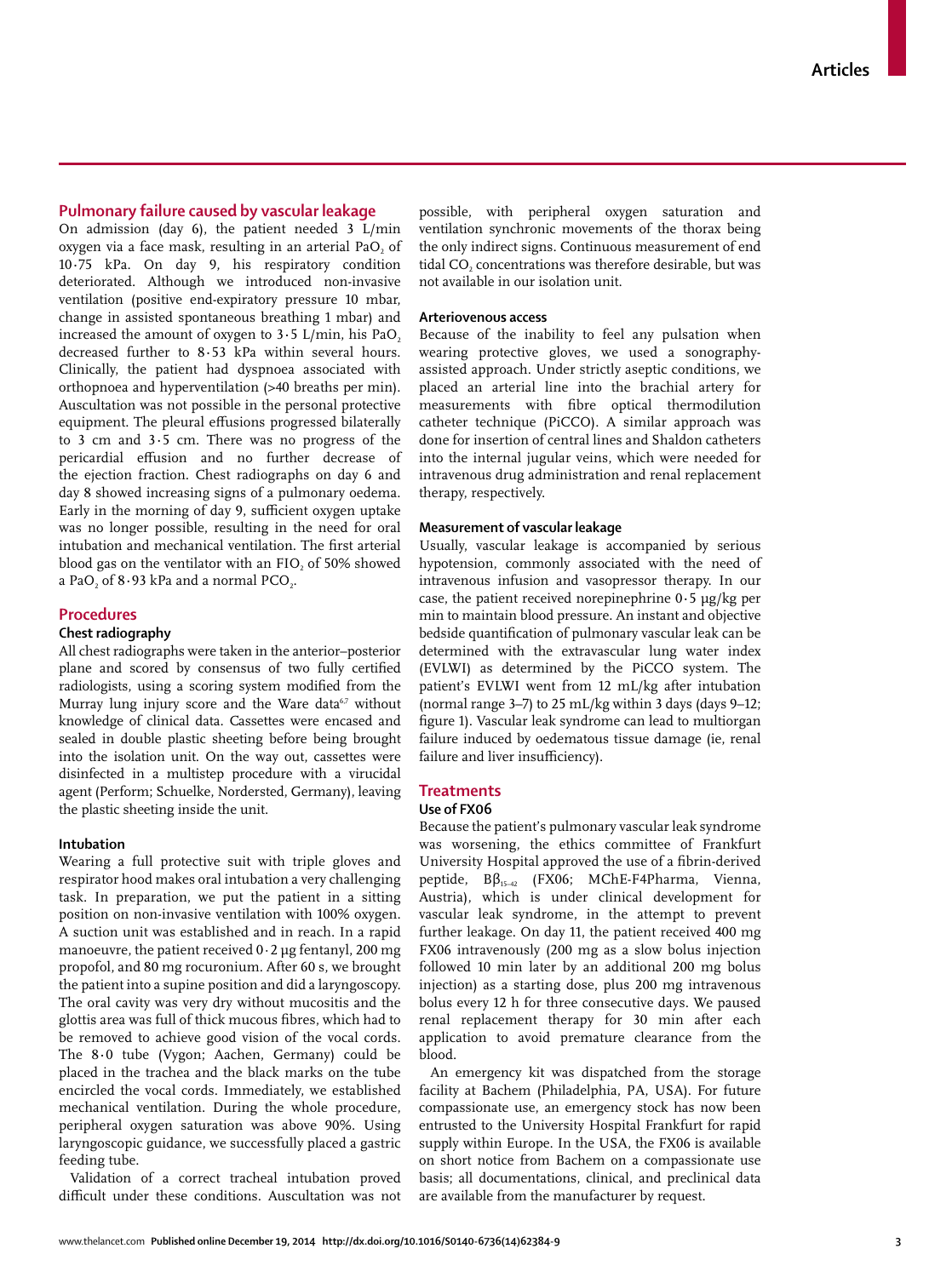#### **Intermittent use of favipiravir**

The RNA polymerase inhibitor favipiravir was available for compassionate use. After approval by the ethics committee, we started a treatment attempt, aiming for a dose of 2400 mg twice daily. However, because of the critical gastrointestinal situation and recurrent nausea, the patient was unable to ingest the tablets accordingly and only received 400 mg on day 8 and 1200 mg of favipiravir on day 9 of illness. Because of the development of renal failure and the lack of safety data for patients on renal replacement therapy, we stopped the drug after day 9. No other experimental substances were used.



*Figure 1:* **Haemodynamics and pharmacological interventions during the clinical course of capillary leak syndrome** Figure shows course of the EVLWI and the SVRI as recorded by PiCCO monitoring system, and norepinephrine treatment and administration of FX06 (from day 11 to day 13). Inserts show chest radiographs from day 11 (start of FX06 treatment; A) and day 13 (B). The x-ray score is shown in grey, which demonstrates the regression of pulmonary capillary leak syndrome. EVLWI=extravascular lung water index. SVRI=systemic vascular resistance index. PiCCO=fibre optical thermodilution catheter technique.

# **Treatment of renal failure**

Initially, our patient had oliguric renal failure that could be salvaged with intravenous fluids. The fluid balance on the first day of treatment was positive with 4100 mL. From day 9 onwards, however, the patient became anuric. Ultrasound of the kidneys showed enlarged organs with a hypersonic parenchyma and no hydronephrosis. We initiated a continuous haemodiafiltration (Fresenius CiCa Multifiltrate; Fresenius, Bad Homburg, Germany). The calcium-citrate approach chosen bore less of a risk for haemorrhage. This therapy was given continuously up to day 27. Urine production restarted on day 22. Because phosphate was still elevated, the patient was continued with intermittent haemodialysis every 48 h until day 37.

An important practical aspect of renal replacement therapy was the disposal of liquid waste. Although only one of three waste samples tested positive for Ebola virus RNA (428 copies per mL on day 10; negative on days 18 and 23), the complete liquid waste had to be autoclaved according to local regulations.

On day 13—after the haemodynamic situation had already stabilised—we used a haemofiltration cartridge (Haemopurifier; Aethlon, San Diego, CA, USA) for 6 · 5 h upstream to the regular system. This cartridge is designed to bind viral glycoproteins by lectin affinity. This one-time use was well tolerated. PCR measurements taken directly before and after the use showed virus loads of  $2.29 \times 10^5$  copies per mL and  $7.66 \times 10^4$  copies per mL, respectively. This difference of less than a factor of 3 is within the technical variability range of the RNA PCR assay for Ebola virus and cannot be judged as a notable decrease. Moreover, the use of the filter had no effect on the overall decay kinetics of plasma viraemia in the 4-day period surrounding its application: From day 11 to day 14, viraemia decreased from  $3.20 \times 10^{7}$  to  $6.08 \times 10^{3}$  RNA copies per mL, and the anti-Ebola-virus IgG titres increased drastically (figure 2).



Figure 2: Ebola virus RNA PCR, anti-Ebola-virus IgG, and inflammatory parameters over the course of the illness Interleukin 6, C-reactive protein, Ebola virus RNA PCR (plasma, stool, and urine), and anti-Ebola-virus IgG titres are shown as a function of the days of disease. The patient was anuric from day 7 to 22, therefore the line for the urine PCR is interrupted. LOD=limit of detection.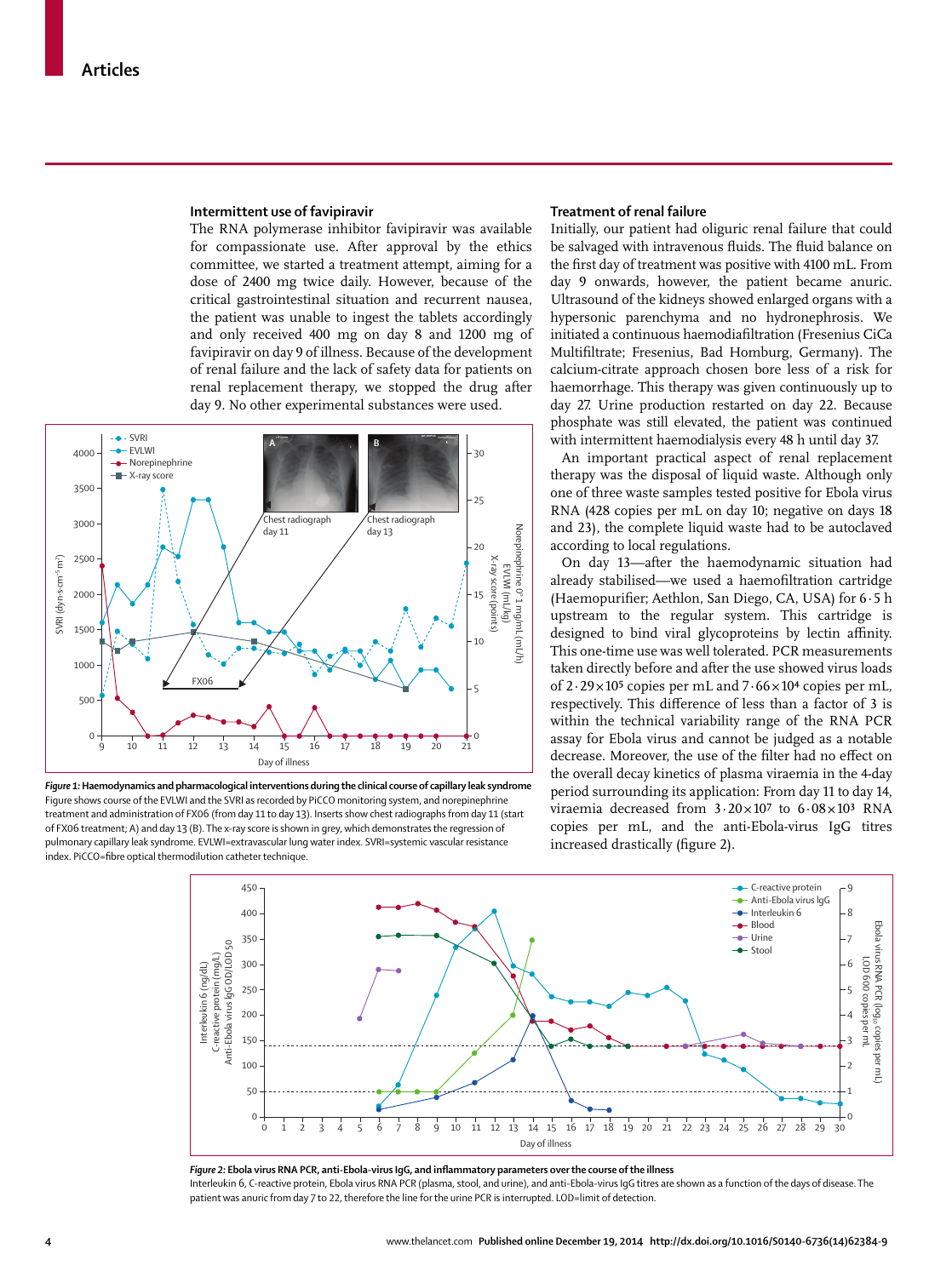

*Figure 3:* **Laboratory parameters shown over the days of illness (days 6–30)**

(A) Blood count with platelet concentration and administered red blood cell concentrates. (B) Liver values and serum amylase concentrations. (C) Creatine kinase, albumin, and bilirubin. Numerical values are shown in the tables below the graphs.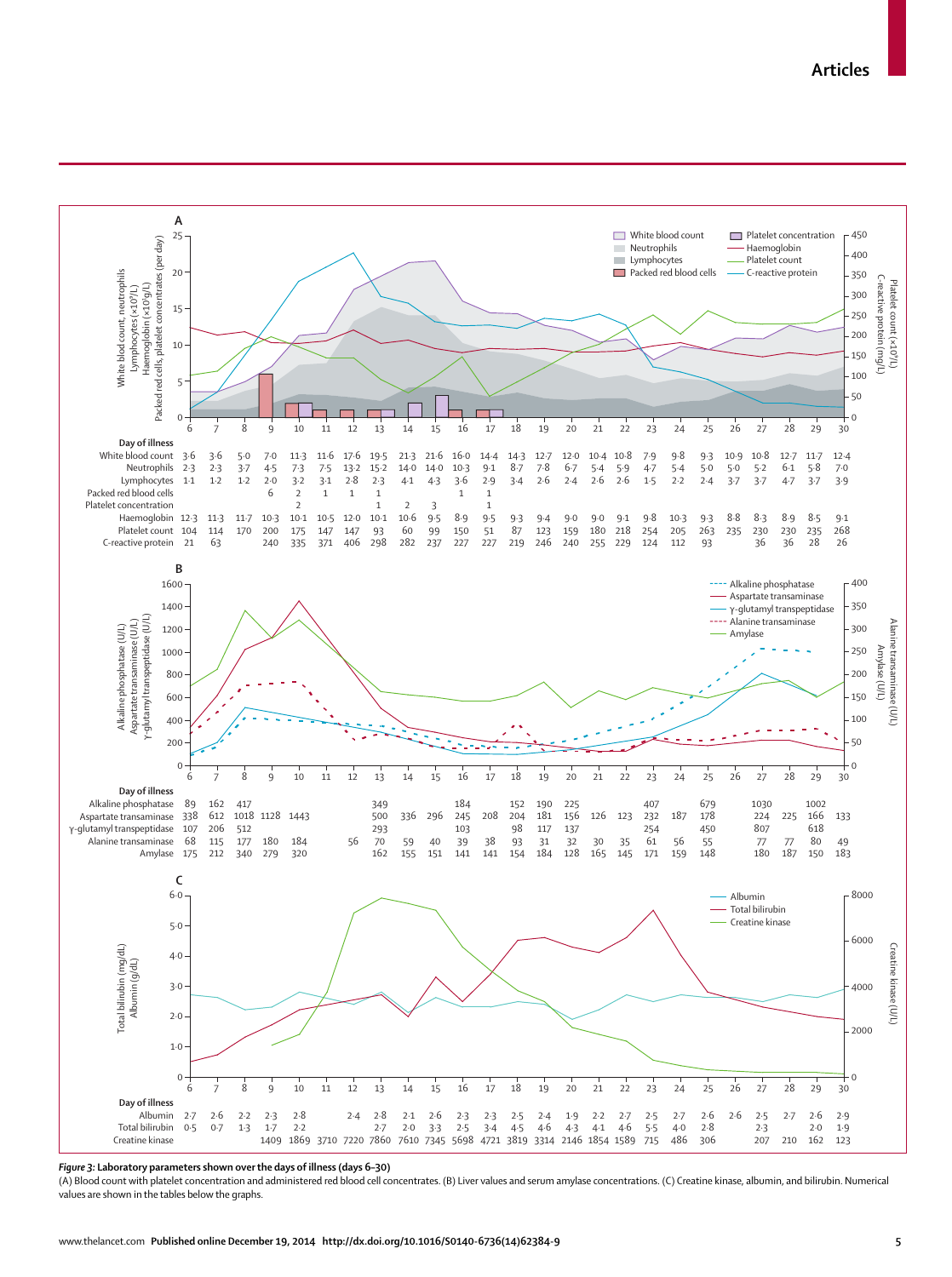#### **Antimicrobial therapy**

Bacterial infection is an important complication in severe Ebola virus disease.4 Although little information about resistance patterns is available, the use of cephalosporins is high in Sierra Leone,<sup>8</sup> and reports have shown the presence of extended spectrum β-lactamase resistance (Grünewald T, unpublished data).9 Hence, we started treatment with imipenem-cilastatin on admission. The patient developed a paralytic ileus accompanied by intestinal oedema, and a three-layered gallbladder with pericystic oedema, all representing sources of bacterial translocation. Because the inflammatory parameters were rising, we switched from imipenem-cilastin to meropenem and metronidazole (day 9), and later added colistin and anidulafungin (day 10). The patient's clinical condition deteriorated further and inflammatory parameters rose, with C-reactive protein concentrations of 406 mg/L (reference <7), leucocytosis (19**·**5 × 10⁹/L, reference 3**·**8–11**·**0), and a notable neutrophilia (fraction  $0.705$ ) on day 13 (figure 3). At this stage, the viraemia had already declined by three logs (figure 2). Suspecting peritonitis and cholecystitis, we added tigecycline. In the further course, the inflammatory parameters decreased gradually. We gave metronidazole until day 16, tigecycline until day 19, and colistin until day 25, whereas meropenem was given until day 30. Linezolid was added from day 20 to 24 as a substitute for tigecycline to avoid nausea during weaning from mechanical ventilation.

Bacterial cultures could be processed within the isolation area by doctors specialised in infectious diseases and medical microbiology laboratory staff. Repetitive blood and urine cultures and cultures from sputum and pleural effusions did not show growth of relevant pathogens. There was only one coagulase-negative staphylococcus in one of two blood culture bottles from day 11. Anidulafunginresistant *Candida parapsilosis* was repeatedly detected in pharyngeal swabs. Hence, we used fluconazole as a substitute for anidulafungin on day 20 for another 4 days. Interestingly, despite the severe abdominal disease, we did not detect Gram-negative septicaemia, although a systemic inflammatory response syndrome was apparent.

#### **Further course of the disease**

Figure 1 shows the development of vascular leak syndrome through EVLWI, systemic vascular resistance index, radiograph score, and dosing of norepinephrine*.*  The development of EVLWI peaked at days 11 and 12 with an index value of 25 mL/kg. We gave FX06 from day 11 to 13, and noted improvement of the EVLWI from day 13 onwards. Comparison of the chest radiographs from day 11 and 13 (figure 1) showed improvement of oedema and effusions. The patient needed fairly high doses of norepinephrine immediately after intubation (1**·**8 mg/h), but subsequently the required doses were low with a maximum of 0**·**3 mg/h. No vasopressors were needed from day 16 onwards. The patient improved continuously and extubation was possible on day 22.

The observed clinical improvement from day 13 onwards coincided with a decrease of the Ebola virus plasma load and an increase in the titre of anti-Ebolavirus IgG (figure 2). Plasma viraemia fell continuously after day 8 and became undetectable on day 19. Almost simultaneously, the viral RNA in stool samples became undetectable (figure 2). Interestingly, although concentrations of Ebola virus RNA in urine had dropped below the limit of detection on day 24, a PCR signal corresponding to  $1.91 \times 10^3$  RNA copies per mL was noted on day 25. This fluctuation between low and undetectable levels in the urinary tract might underlie the reported viral persistence in seminal fluid.<sup>10</sup>

The course of the laboratory parameters is shown in figure 3. The inflammatory parameters decreased after day 12 for C-reactive protein and day 14 for interleukin 6. Despite an initial leucopenia, both white blood cell count and neutrophil count rose until day 15 and 13, respectively, and subsequently normalised. The platelet count was decreased from day 9 onwards and the patient needed 9 units of platelet concentrates until day 17. We noted no signs of disseminated bleeding, and only the insertion site of the central venous catheter introduced on day 6 showed lengthy bleeding; repeated haemoccult tests were negative. The patient received 13 units of red blood cell concentrates until day 17 in response to decreasing haemoglobin concentrations (figure 3). Markers of hepatocyte integrity, including aspartate transaminase and alanine transaminase, were initially elevated and improved after day 10. Of note, direct bilirubinaemia developed later, with a peak at day 23. Albumin concentrations were decreased to levels as low as 19 g/L (reference range 35–52 [1**·**9 mg/dL, reference range 3**·**5–5**·**2 g/dL]), although the patient received albumin substitution until day 20, after which he improved. After the fall in Ebola virus plasma load, the patient improved gradually in all aspects.

#### **Discussion**

This case report shows the feasibility of providing successful intensive care treatment to a patient with Ebola virus disease under biosafety level 4 isolation conditions. Despite the development of vascular leak syndrome and a consecutive multiorgan failure, we managed to support the patient until the development of a potent, adaptive immune response could effectively control the infection. The ensuing respiratory failure was demonstrated by clinical parameters, blood gas analysis, and chest radiograph and by invasive haemodynamic monitoring including EVLWI. Of note, in hyperdynamic systemic inflammatory response syndrome conditions, transpulmonary thermodilution parameters (eg, the global end-diastolic volume index) might not be sufficiently reliable.<sup>11</sup>

Vascular leakage can lead to multiorgan failure induced by oedematous tissue damage. The question of whether the release of cytokines or interaction of viral proteins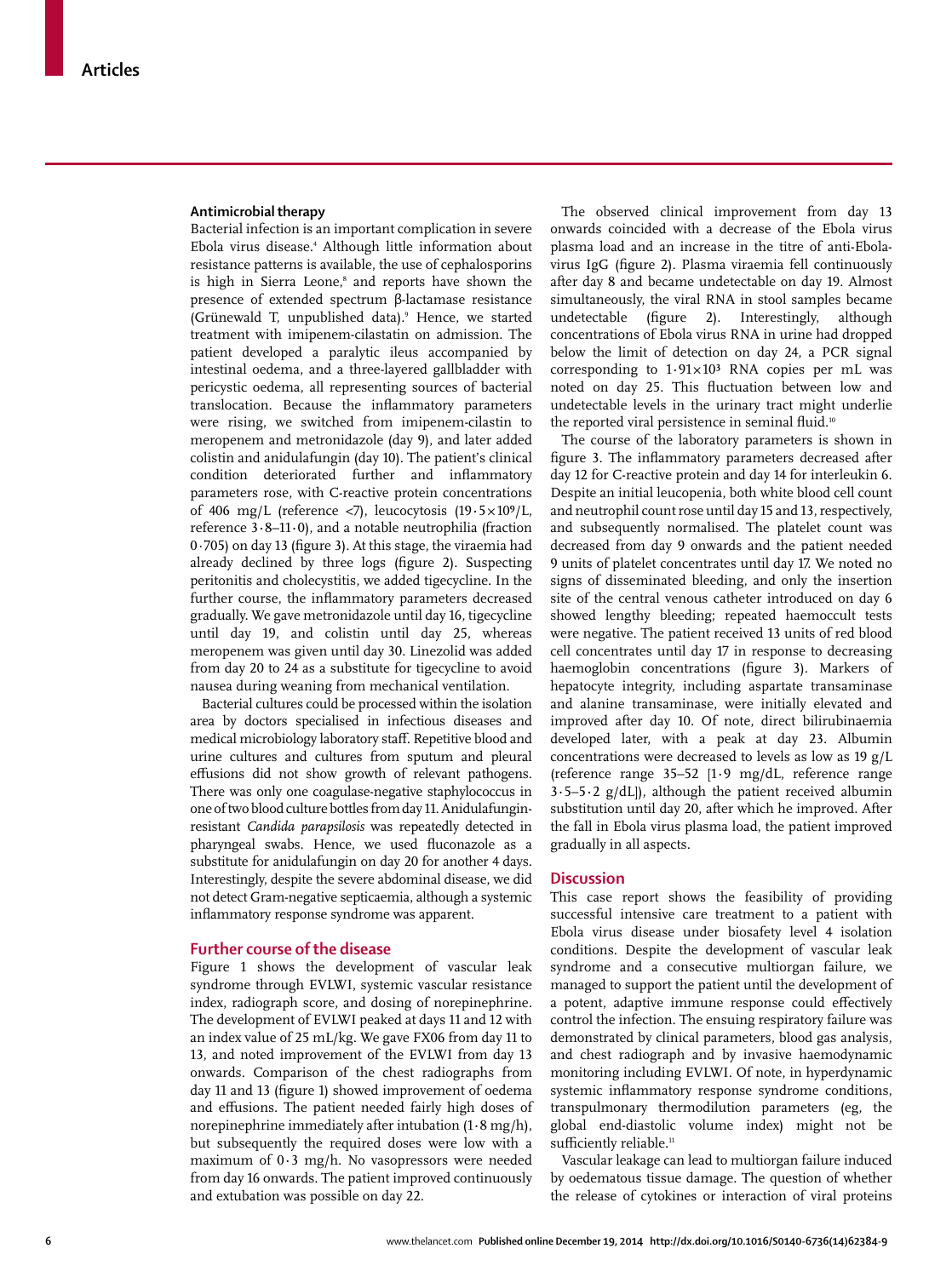with the endothelium itself causes the leakage in Ebola virus disease is still under debate. Early in infection, the cytokines released from infected macrophages are thought to induce leakage,<sup>12</sup> because in animal models infection of the endothelium is negligible at this timepoint. Later, however, virus can also be detected in endothelia and might then contribute to vascular leak syndrome.13 The endovascular permeability failure in vascular leak syndrome can lead to the loss of intravascular proteins such as coagulation factors, and cellular deficits such as thrombocytopenia.<sup>14</sup> The shift of intravasal fluids can cause fatal lung oedema and the need to ventilate the patient mechanically, often requiring high inspirational peak and positive end-expiratory pressures. This development prolongs the duration of artificial respiration and can lead to poor outcomes,<sup>15</sup> increasing the risk of life-threatening complications (most notably pulmonary permeability oedema).16 In settings with little access to radiography or PiCCO measurements, reduced oxygen saturation or difficulties breathing could be the first signs of compromised pulmonary function possibly due to vascular leak syndrome in the lung, particularly when the mucous membranes are dry.

FX06, a peptidic compound under clinical development for vascular leak syndrome, was given (to our knowledge) for the first time to a patient with Ebola virus disease, and this treatment coincided with a substantial improvement of both vascular leak syndrome parameters and respiratory function. The safety and efficacy of FX06 in the treatment of vascular leak syndrome has previously been explored in animal models of lipopolysaccharideinduced and dengue haemorrhagic shock.17 The substance was well tolerated in a phase 2 clinical trial in patients with ST-elevation myocardial infarction.<sup>18</sup> In our patient, we noted no signs of tolerability problems or compromised safety. The improvement of the vascular leak syndrome, however, also coincided with a decrease in the plasma viral load. Shortly after this case, a patient with severe Ebola virus disease (who had been airlifted to Hospital St Georg in Leipzig, Germany) was treated with FX06 from day 11 until 13 after disease onset. After day 10, this patient had diffuse haemorrhage. No compartmentalisation of fluids into lungs, pleura, or peritoneum (EVLWI was always <15 mL/kg) was documented. He died on day 13.

On the basis of our experience, we feel that FX06 warrants further evaluation in the treatment of vascular leak syndrome in Ebola virus disease. Up to this point, two dosing regimens for FX06 have been tested: continuous infusion or, alternatively, two bolus injections every 12 h in patients with kidney failure. FX06 bulk material can presently be supplied by the manufacturer, which would then have to be prepared by a pharmacy on site. Stability data are available for 6 months' storage at a temperature of 25°C.

The cause of the renal failure in our patient was not fully elucidated because of the limitations in available diagnostics. Initially, substantial erythrocyturia and proteinuria were detectable, which can be indicative of nephritis. Glomerular and tubular necrosis in addition to interstitial lymphocytosis have been documented post mortem in kidney tissues of patients who died of Ebola virus disease.19 On admission, our patient was severely volume depleted, which probably contributed to his kidney failure.

Severe abdominal symptoms are one of the most frequent manifestations of Ebola virus disease in the current epidemic.2,4,8 Similarly, gastrointestinal failure with haemorrhage, nausea, and anorexia has been reported in patients with vascular leak syndrome.<sup>20</sup> Inititally, our patient showed features of paralytic ileus, pan-enteritis, cholecystitis, peritonitis, and elevated pancreatic enzymes. The pathogenesis of these could in principle be related directly to Ebola virus infection, the vascular leak syndrome-induced oedema of the intestinal wall, or secondary bacterial peritonitis. Under a regimen of broad-spectrum antibiotic therapy, no major bacterial complications occurred. Whether the cause of these gastrointestinal symptoms was mainly viral or bacterial thus remains unclear.

This report emphasises the complexity and specific challenges of intensive care treatment of patients with Ebola virus disease (comparison of reported cases shown in appendix). We suggest FX06 as a potentially See **Online** for appendixvaluable therapeutic candidate for vascular leak syndrome in Ebola virus disease. In view of the urgency for action in light of the current epidemic, where validated therapies are desperately needed, the efficacy of FX06 should soon be assessed in clinical trials or at least by standardised collection of data from patients with Ebola virus disease who received it in a compassionate use setting.

#### **Contributors**

TW, OTK, KZ, and TV did the literature research, TW, KZ, and H-RB designed the study, TW, KZ, TB, SB, VAJK, and GK analysed the data. TW, OTK, KZ, H-RB, TB, VAJK, TG, CS, and SB interpreted the data. TW, KZ, and SB wrote the report. OTK edited the report. TW, KZ, CS, GK, PdL, TG, and H-RB were involved in care of the patient.

#### **Declaration of interests**

We declare no competing interests.

#### **Acknowledgments**

We thank our patient for informed consent and the many nurses, doctors, and technical and supporting staff, without whose assistance the outcome in this severe case would likely have been fatal. We wish to thank the patient and his family for the consent to publish this case. We thank Markus Eickmann, and all the staff of the BSL 4 laboratory of the University of Marburg virological analysis and catalytic discussions: Anne Kelterbaum (née Brüggemann), Gordian Schudt, Alexandra Kupke, Nadine Biedenkopf, Svenja Wolf, Verena Krähling, Hosam Shams-Eldin, Jörg Schmidt, Erik Dietzel, Olga Dolnik. We also thank the following physicians, namely Gundolf Schüttfort, Johanna Kessel, Bertram Scheller, Mathis Wahrmann, Katrin Heim, Jan-Peter Linke, Til Kiderlen (all University Hospital Frankfurt), Florian Steiner, Bettina Temmesfeld, (both Charité Berlin, Germany), Matthias Breuer (University Hospital Düsseldorf, Germany), Uwe Ziegler and August Stich (Mission Hospital Würzburg, Germany), Michael Seilmaier (Hospital München-Schwabing, Germany), and Claudia Frey (German Army Hospital, Hamburg, Germany) for physicians service.